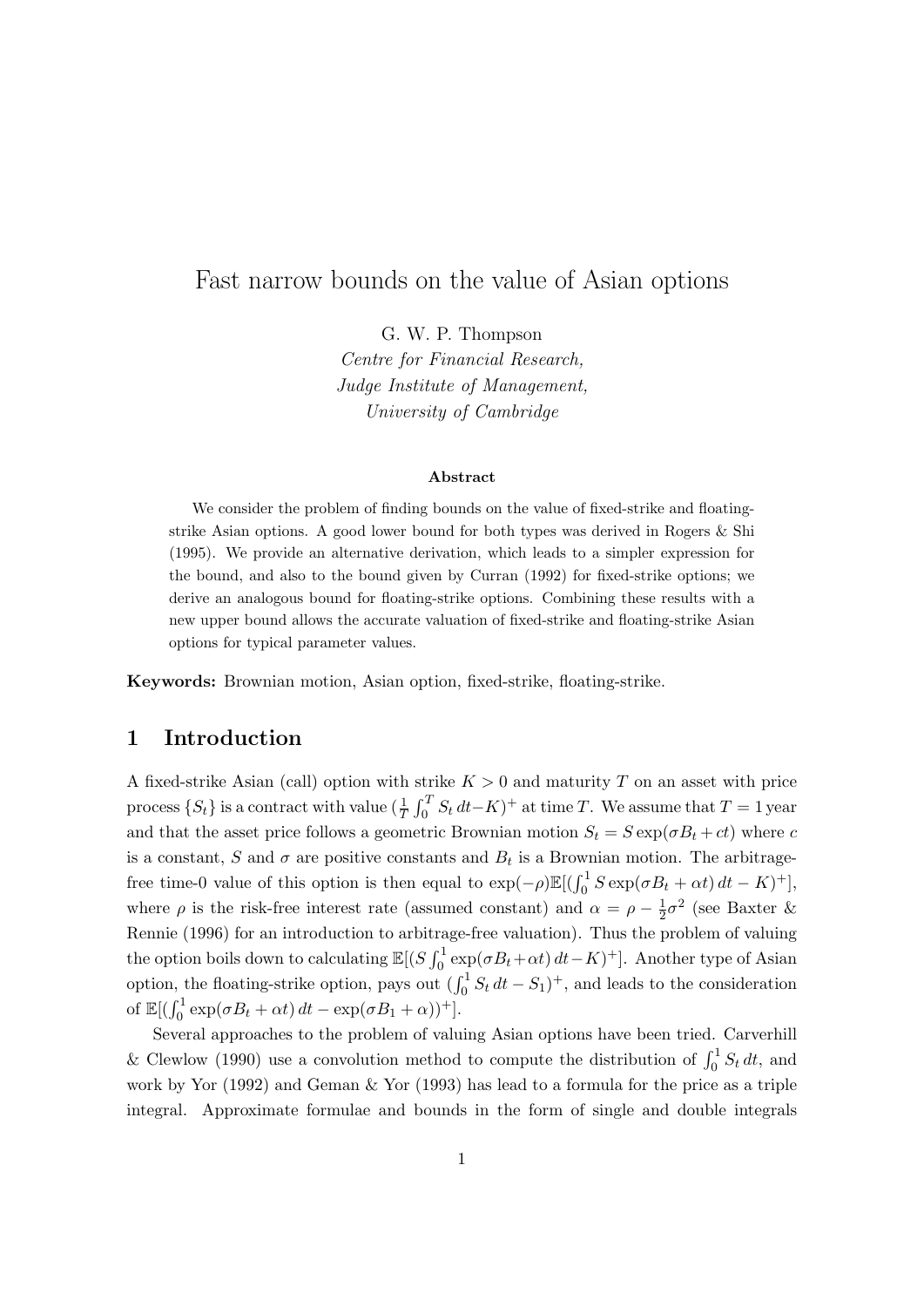by Levy (1992), Levy & Turnbull (1992), Curran (1992) and Rogers & Shi (1995) seem to be faster to evaluate however, and the methods of this paper fall into this category. Using intuition and simple optimization we derive bounds on the value of fixed-strike and floating-strike Asian options which can be computed quickly, and which are accurate for typical parameter values. The method generalizes to other options on sums of lognormal assets: discretely monitored Asians, currency basket options, and swaptions in Gaussian HJM models, for example.

The plan of this paper is as follows: in Section 2 we state some useful facts about covariances related to Brownian motion, and in Section 3 present the impressive lower bound of Rogers & Shi (1995) for fixed-strike and floating-strike options, and the approximation to the fixed-strike bound given by Curran (1992). This approximation is notable since it is very close to the bound of Rogers  $\&$  Shi (1995) and is much easier to compute, involving only one-dimensional integrals rather than a troublesome two-dimensional integral. We give an alternative derivation of the bounds of Rogers  $\&$  Shi (1995), leading to an expression involving only one-dimensional integrals; we also provide a generalization Curran's approximation to floating-strike options.

In Section 4 we derive upper bounds to complement the lower bounds, and in Section 5 we present a numerical comparison of the various bounds discussed here, using the parameter values from Curran (1992).

#### 2 Useful covariances

Like most of the approximation formulae in the literature, we will exploit the high correlation between  $\int_0^1 \exp(\sigma B_t + \alpha t) dt$  and  $\int_0^1 B_t dt$  for the values of  $\sigma$  and  $\alpha$  met in practice, and the fact that the second integral is Gaussian. We will need the covariance matrix of the bivariate Gaussian random variable  $(B_t, \int_0^1 B_s ds)$ :

$$
\mathbb{E}\left(\left(B_t,\int_0^1 B_s ds\right)^T \left(B_t,\int_0^1 B_s ds\right)\right) = \left(\begin{array}{cc} t & t(1-t/2) \\ t(1-t/2) & \frac{1}{3} \end{array}\right).
$$

Thus the conditional distribution of  $B_t$  given  $\int_0^1 B_s ds = z$  is normal with mean  $3t(1-t/2)z$ and variance  $t - 3t^2(1 - t/2)^2$ , and the conditional distribution of  $\int_0^1 B_s ds$  given  $B_t = x$  is normal with mean  $(1 - t/2)x$  and variance  $\frac{1}{3} - t(1 - t/2)^2$ . We will also need the covariance matrix of  $(B_t, \int_0^1 B_s ds - B_1)$ :

$$
\mathbb{E}\left(\left(B_t, \int_0^1 B_s ds - B_1\right)^T \left(B_t, \int_0^1 B_s ds - B_1\right)\right) = \left(\begin{array}{cc} t & -t^2/2\\ -t^2/2 & \frac{1}{3} \end{array}\right),
$$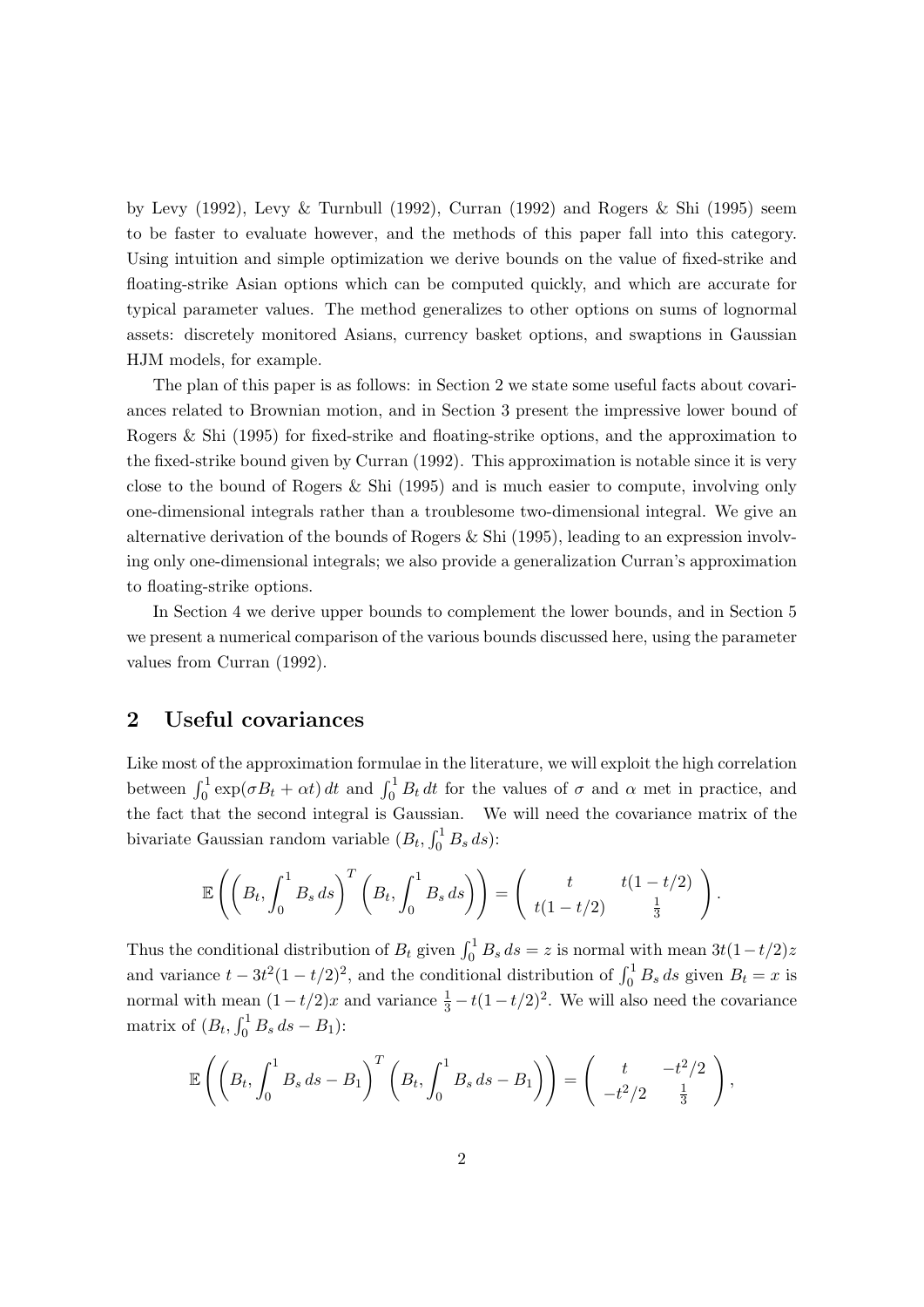so, given  $\int_0^1 B_s ds - B_1 = x$ , the conditional distribution of  $B_t$  is normal with mean  $-3t^2x/2$ and variance  $t - 3t^4/4$ .

#### 3 Lower bounds

In this section we present two derivations of the bound of Rogers  $\&$  Shi (1995): their own, and an alternative, which yields a simpler expression for the bound. It also leads to the bound of Curran (1992) for fixed-strike options. We show how a similar bound for floating-strike options may be derived.

The derivation of Rogers & Shi (1995) exploits the inequality:

$$
\mathbb{E}\left[A^{+}\right] = \mathbb{E}\left[\mathbb{E}\left(A^{+}\right|C\right)\right] \geq \mathbb{E}\left[\left(\mathbb{E}\left(A\right|C\right)\right)^{+}\right]
$$

which holds for any random variables A and C.

For fixed-strike Asian option they choose  $A = \int_0^1 S_t dt - K$  and  $C = \int_0^1 B_t dt$ . Since the inner expectation is  $\int_0^1 \mathbb{E}\left(S \exp\left(\sigma B_t + \alpha t\right) \Big| \int_0^1 B_s ds\right) dt - K$  and, conditional  $\int_0^1 B_t dt = z$ ,  $B_t$  is normal with mean  $3t(1-t/2)z$  and variance  $t-3t^2(1-t/2)^2$ , we have the bound

$$
V_{\text{fixed}} \ge e^{-\rho} \int_{-\infty}^{\infty} \sqrt{3} \phi \left( \sqrt{3} z \right) \left[ \int_{0}^{1} S e^{3\sigma t (1 - t/2)z + \alpha t + \frac{1}{2}\sigma^{2} \left( t - 3t^{2} (1 - t/2)^{2} \right)} dt - K \right]^{+} dz. \quad (3.1)
$$

To bound a floating-strike option they use  $A = \int_0^1 S_t dt - S_1$ ,  $C = \int_0^1 B_t dt - B_1$ , and get

$$
V_{\text{floating}} \ge e^{-\rho} \int_{-\infty}^{\infty} \sqrt{3} \phi \left( \sqrt{3} z \right) \left[ \int_{0}^{1} S \exp \left( -3 \sigma t^{2} z / 2 + \alpha t + \frac{1}{2} \sigma^{2} \left( t - 3t^{4} / 4 \right) \right) dt - S \exp \left( -3 \sigma z / 2 + \alpha + \sigma^{2} / 8 \right) \right]^{+} dz.
$$

Both of these formulae are slightly tricky to evaluate since the outer integration has a non-smooth integrand.

An alternative approach is to approximate the event that the option eventually ends in-the-money with something more tractable. Let  $\mathcal{A} = \{ \omega : \int_0^1 S_t dt > K \}$ , and note that

$$
\mathbb{E}\left[\left(\int_0^1 S \exp\left(\sigma B_t + \alpha t\right) dt - K\right)^+\right] = \int_0^1 \mathbb{E}\left[\left(S \exp\left(\sigma B_t + \alpha t\right) - K\right) I(\mathcal{A})\right] dt. \tag{3.2}
$$

If we replace A by some other event  $\mathcal{A}'$ , we no longer have equality in (3.2); the right hand side is now a lower bound. We will use  $\mathcal{A}' = \{\int_0^1 B_t dt > \gamma\}$ . This Gaussian form allows the expectation to be written as a Black-Scholes type formula once  $\gamma$  has been determined, and just leaves us with a one-dimensional integral of a smooth integrand, which should be very fast.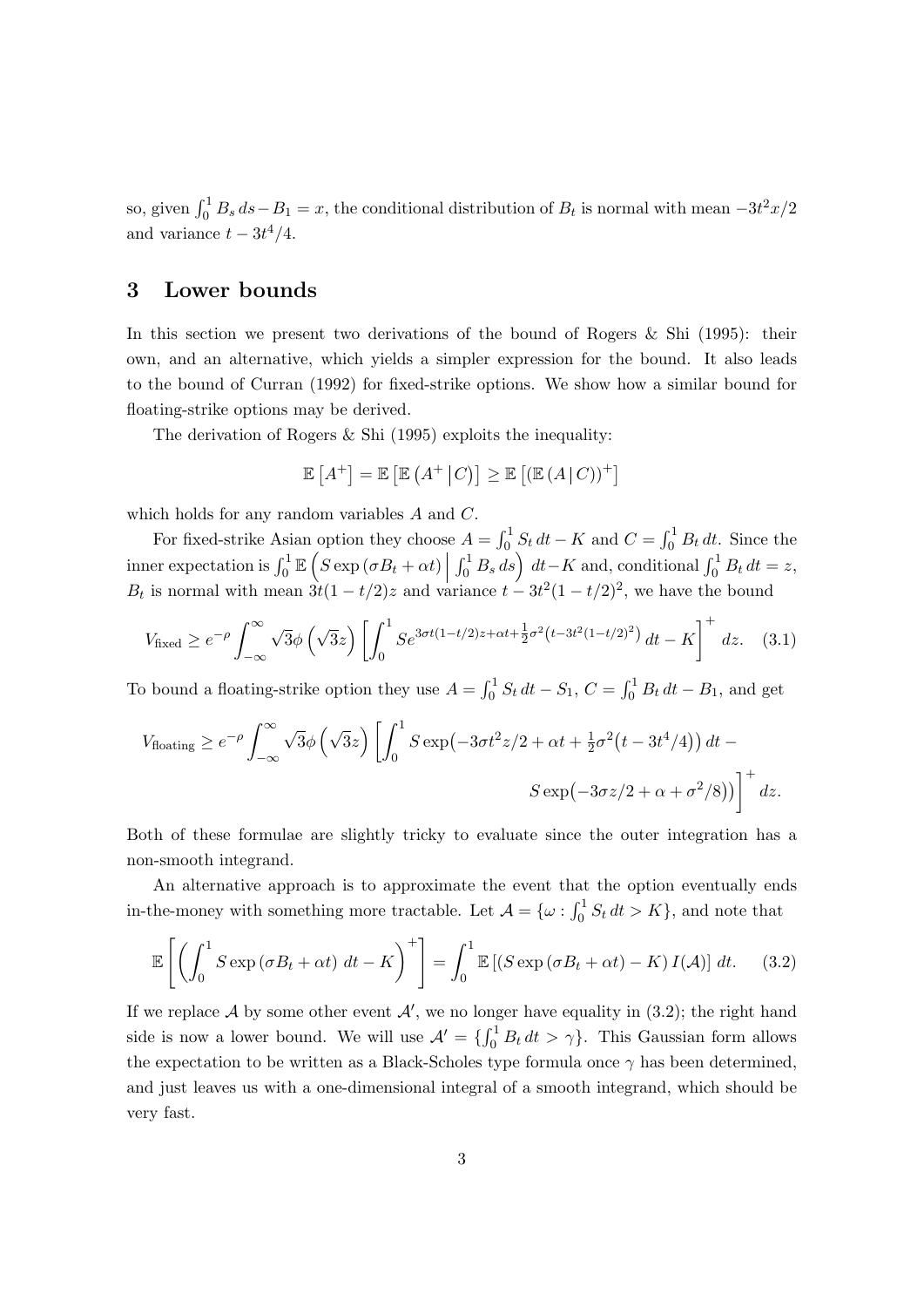To determine the optimal value of  $\gamma$ , let  $N_t = \sigma B_t + \alpha t + \log S$  and note that for any random variable X with density  $f_X(x)$ 

$$
\frac{\partial}{\partial \gamma} \int_0^1 \mathbb{E} \left( \exp(N_t) - K; X > \gamma \right) dt = \int_0^1 \mathbb{E} \left( \exp(N_t) - K \mid X = \gamma \right) \left( -f_X(\gamma) \right) dt.
$$

Thus the optimal value of  $\gamma$ ,  $\gamma^*$  satisfies

$$
\int_0^1 \mathbb{E}(\exp(N_t) \mid X = \gamma^*) dt = K.
$$
\n(3.3)

With our choice of  $X = \int_0^1 B_t dt$ , we conclude that

$$
\int_0^1 S \exp\left(3\gamma^* \sigma t \left(1 - t/2\right) + \alpha t + \frac{1}{2} \sigma^2 \left(t - 3t^2 \left(1 - t/2\right)^2\right)\right) dt = K,\tag{3.4}
$$

which determines  $\gamma^*$  uniquely. We now have the bound

$$
V_{\text{fixed}} \ge e^{-\rho} \int_0^1 \mathbb{E}\left[ \left( S e^{\sigma B_t + \alpha t} - K \right) I \left( \int_0^1 B_s \, ds > \gamma^* \right) \right] \, dt,
$$

and it remains to calculate the expectation. Fix  $t \in (0,1)$  and let  $N_1 = \sigma B_t + \alpha t + \log S$ and  $N_2 = \int_0^1 B_s ds - \gamma^*$ . Write  $\mu_i = \mathbb{E}(N_i)$ ,  $\sigma_i^2 = \mathbb{V}\text{ar}(N_i)$  and  $c = \mathbb{C}\text{ov}(N_1, N_2)$ , then using

$$
\mathbb{E}\left[\left(e^{N_1}-K\right)I\left(N_2>0\right)\right]=e^{\mu_1+\frac{1}{2}\sigma_1^2}\Phi\left(\frac{\mu_2+c}{\sigma_2}\right)-K\Phi\left(\frac{\mu_2}{\sigma_2}\right),
$$

where  $\Phi$  is the normal distribution function, and substituting  $\mu_1 = \alpha t + \log S$ ,  $\mu_2 = -\gamma^*$ ,  $\sigma_1^2 = \sigma^2 t, \, \sigma_2^2 = \frac{1}{3}$  $\frac{1}{3}$ ,  $c = \sigma t (1 - t/2)$ , we have

$$
V_{\text{fixed}} \ge e^{-\rho} \left[ \int_0^1 S e^{\alpha t + \frac{1}{2}\sigma^2 t} \Phi\left(\frac{-\gamma^* + \sigma t \left(1 - t/2\right)}{1/\sqrt{3}}\right) dt - K\Phi\left(\frac{-\gamma^*}{1/\sqrt{3}}\right) \right].
$$

Integrating this numerically is significantly easier than integrating (3.1).

To see that this bound gives the same answers as that of Rogers & Shi (1995), let  $Y = \int_0^1 S_t dt$ ,  $Z = \int_0^1 B_t dt$  and note that  $\mathbb{E}[(\mathbb{E}(Y - K|Z))^+] = \mathbb{E}[(\mathbb{E}(Y - K|Z))I(\mathbb{E}(Y - K|Z))^+]$  $K|Z| > 0$ , and since from (3.3) and (3.4),  $\mathbb{E}(Y - K|Z)$  is strictly increasing in Z, we have:  $\mathbb{E}(Y - K|Z) > 0$  if and only if  $Z > \gamma^*$ . Thus  $\gamma^*$  satisfies  $\mathbb{E}[(\mathbb{E}(Y - K|Z))^+] =$  $\mathbb{E}[(\mathbb{E}(Y-K|Z))I(Z>\gamma^*)]$  which is just  $\mathbb{E}[(Y-K)I(Z>\gamma^*)]$ .

The bound of Curran (1992) arises from solving (3.4) approximately, using the following method: let  $f(\gamma) = \mathbb{E}(\int_0^1 S \exp(\sigma B_t + \alpha t) dt | \int_0^1 B_s ds = \gamma)$ , and note that a reasonable approximation to f is  $\tilde{f}(\gamma) := S \exp(\gamma \sigma + \alpha/2)$ , obtained by interchanging the orders of integration and exponentiation. Recall that we seek  $\gamma^* = f^{-1}(K)$  and observe that if  $f \approx \tilde{f}$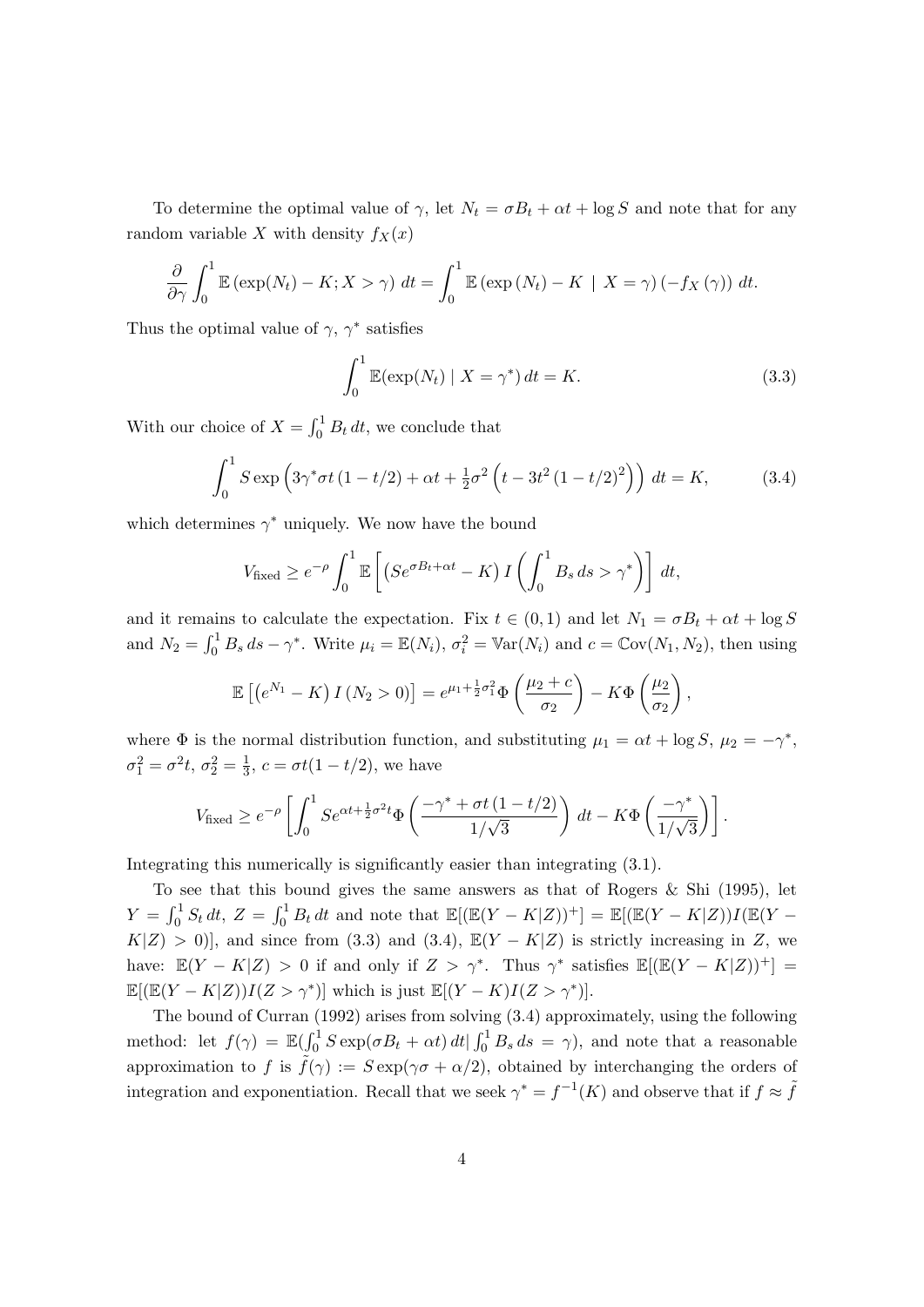then  $f^{-1}(x) \approx \tilde{f}^{-1}(2x - f \circ \tilde{f}^{-1}(x))$ , the approximation being exact if  $f - \tilde{f}$  is constant. Thus  $\gamma^* \approx \tilde{f}^{-1}(2K - f \circ \tilde{f}^{-1}(K))$ , giving

$$
\gamma^* \approx \sigma^{-1} \left[ \log \left( \frac{2K}{S} - \int_0^1 e^{3(\log(K/S) - \alpha/2)t(1 - t/2) + \alpha t + \frac{1}{2}\sigma^2(t - 3t^2(1 - t/2)^2)} dt \right) - \alpha/2 \right],
$$

which is the continuous limit of the bound given by Curran (1992).

For the floating-strike option, let  $\mathcal{A} = \{ \omega : \int_0^1 S_t dt > S_1 \}$  and use an approximation to A of the form  $\mathcal{A}' = \{\int_0^1 B_t dt - B_1 > \gamma\}$ . With this choice,  $\gamma^*$ , the optimal value of  $\gamma$ , satisfies

$$
\mathbb{E}\left[\int_0^1 (S\exp\left(\sigma B_t + \alpha t\right) - S\exp\left(\sigma B_1 + \alpha\right)\right) dt \bigg| \int_0^1 B_s ds - B_1 = \gamma^* \right] = 0
$$

giving

$$
\exp\left(3\gamma^* \sigma/2 - \alpha - \sigma^2/8\right) \int_0^1 \exp\left(-3\gamma^* \sigma t^2/2 + \alpha t + \frac{1}{2}\sigma^2 \left(t - 3t^4/4\right)\right) dt = 1, \tag{3.5}
$$

which has a unique solution.

Our lower bound for the floating-strike case is thus

$$
V_{\text{floating}} \ge e^{-\rho} \int_0^1 \mathbb{E}\left[ \left( S \exp\left(\sigma B_t + \alpha t\right) - S \exp\left(\sigma B_1 + \alpha\right) \right) I \left( \int_0^1 B_s \, ds - B_1 > \gamma^* \right) \right] \, dt,
$$

which reduces to

$$
V_{\text{floating}} \geq e^{-\rho} \left[ \int_0^1 S e^{\alpha t + \frac{1}{2}\sigma^2 t} \Phi\left( \frac{-\gamma^* - \sigma t^2/2}{1/\sqrt{3}} \right) dt - S e^{\alpha + \frac{1}{2}\sigma^2 t} \Phi\left( \frac{-\gamma^* - 1/2}{1/\sqrt{3}} \right) \right].
$$

Again this bound gives the same answers as that of Rogers & Shi (1995). To see this, let  $Y = \int_0^1 S_t dt$ ,  $Z = \int_0^1 B_t dt$ , and note first that

$$
\frac{\partial}{\partial \gamma} \mathbb{E} (Y - S_1 | Z - B_1 = \gamma) = \int_0^1 (-3\sigma t^2 / 2) \exp(A(t, \gamma)) dt + (3\sigma/2) \exp(A(1, \gamma)),
$$

where  $A(t, \gamma) = \log S - 3\gamma \sigma t^2/2 + \alpha t + \frac{1}{2}$  $\frac{1}{2}\sigma^2(t - 3t^4/4)$ . Since  $\gamma^*$  solves  $\mathbb{E}(Y - S_1 | Z - B_1 =$  $\gamma^*$  = 0, we have  $\int_0^1 \exp(A(t, \gamma^*)) dt = \exp(A(1, \gamma^*)),$  so

$$
\frac{\partial}{\partial \gamma}\Big|_{\gamma=\gamma^*}\mathbb{E}\left(Y-S_1\,|\,Z-B_1=\gamma\right)=\int_0^1(3\sigma(1-t^2)/2)\exp(A(t,\gamma^*))\,dt>0.
$$

Thus  $\mathbb{E}(Y - S_1 | Z - B_1 = \gamma) > 0$  if and only if  $\gamma > \gamma^*$ . A similar argument to the fixedstrike case completes the proof.

We can now generalize Curran's formula to the case of floating-strike options by solving (3.5) approximately. Let  $f(\gamma) = e^{3\gamma\sigma/2 - \alpha - \sigma^2/8} \mathbb{E}(\int_0^1 e^{\sigma B_t + \alpha t} |\int_0^1 B_t dt - B_1 = \gamma)$  and let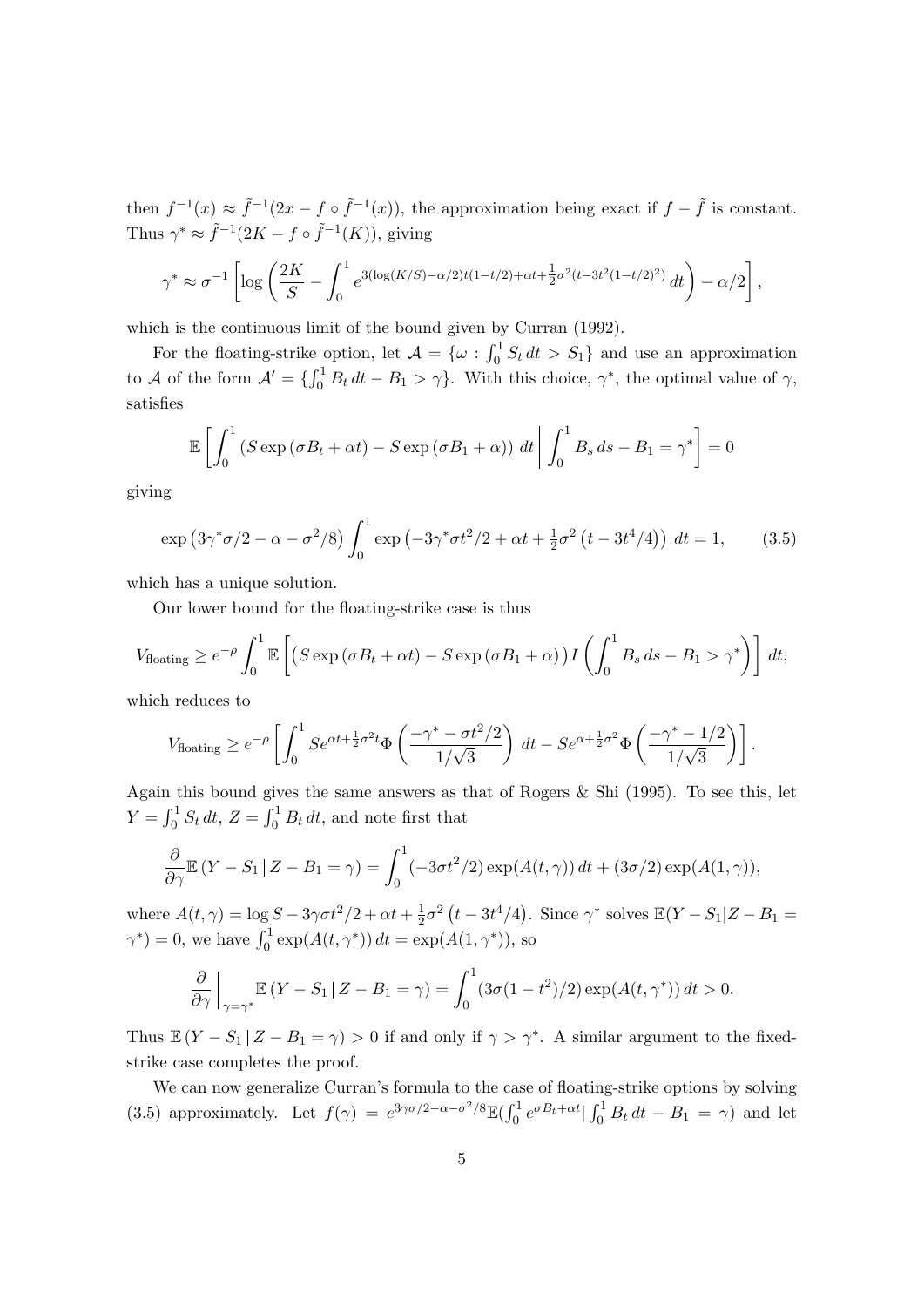$\tilde{f}(\gamma) = \exp(\sigma \gamma - \alpha/2)$  be the approximation to f obtained by interchanging the orders of integration and exponentiation. Then the solution to (3.5) is given approximately by  $\gamma^* \approx \tilde{f}^{-1}(2 - f \circ \tilde{f}^{-1}(1)),$  giving

$$
\gamma^* \approx \sigma^{-1} \left[ \alpha/2 + \log \left( 2 - e^{-\alpha/4 - \sigma^2/8} \int_0^1 \exp \left( \alpha t - 3\alpha t^2/4 + \frac{1}{2} \sigma^2 \left( t - 3t^4/4 \right) \right) dt \right) \right].
$$

### 4 Upper bounds

In this section we derive a new upper bound on the value of fixed-strike and floating-strike Asian options in the form of a double integral. Rogers & Shi (1995) obtained an upper bound by considering the error made by their lower bound (see Section 3). As an indication of their relative accuracy, if  $\sigma = 0.3$ ,  $\rho = 0.09$ ,  $S = 100$ , and  $T = 1$  year and  $k = 100$ , the lower bounds of Section 3 are both 8.8275 and the upper bound of this section is 8.8333. By comparison, the upper bound given by Rogers & Shi (1995) is 9.039.

The inequality underlying the new bound is the following: let  $X$  be a random variable, and let  $f_t(\omega)$  be a random function with  $\int_0^1 f_t(\omega) dt = 1$  for all  $\omega$ . Then

$$
\mathbb{E}\left[\left(\int_0^1 S \exp(\sigma B_t + \alpha t) dt - X\right)^+\right] = \mathbb{E}\left[\left(\int_0^1 (S \exp(\sigma B_t + \alpha t) - X f_t) dt\right)^+\right]
$$
  
\n
$$
\leq \mathbb{E}\left[\int_0^1 (S \exp(\sigma B_t + \alpha t) - X f_t)^+ dt\right]
$$
(4.1)  
\n
$$
= \int_0^1 \mathbb{E}\left[(S \exp(\sigma B_t + \alpha t) - X f_t)^+\right] dt.
$$

For both the fixed-strike and floating-strike cases we will use  $f_t = \mu_t + \sigma(B_t - \int_0^1 B_s ds)$ , where  $\mu_t$  is a deterministic function satisfying  $\int_0^1 \mu_t dt = 1$ ; and derive an expression for  $\mu_t$ which is approximately optimal in each case. As the bounds have a very similar derivation we will concentrate on the fixed-strike option and give the appropriate modifications for the floating-strike case at the end of the section.

Take  $X = K$  in (4.1) and first consider the choice  $f_t = \mu_t$ . To choose  $\mu_t$  we will minimize the right hand side of (4.1) over the set of deterministic functions  $f_t$  such that  $\int_0^1 f_t dt = 1$ . Let  $L(\lambda, \{f_t\}) = \mathbb{E}[\int_0^1 (S \exp(\sigma B_t + \alpha t) - K f_t)^+ dt - \lambda (\int_0^1 f_t dt - 1)]$  be the Lagrangian, and consider stationarity with respect to  ${f_t}$  for the unconstrained problem. This gives the condition

$$
\int_0^1 \left( -K \mathbb{P} \left( S \exp \left( \sigma B_t + \alpha t \right) \ge K f_t \right) - \lambda \right) \epsilon_t dt = 0,
$$

where  $\{\epsilon_t\}$  is some small deterministic perturbation. Thus we see that  $\mathbb{P}(S \exp(\sigma B_t + \alpha t) \geq$ where  $\{\epsilon_t\}$  is some sman deterministic perturbation. Thus we see that  $\mathbb{I}(\epsilon) \exp(\sigma D_t + \alpha t) \leq K f_t$  must be independent of t. Equivalently we have  $\log(K f_t/S) - \alpha t = \gamma \sigma \sqrt{t}$  for some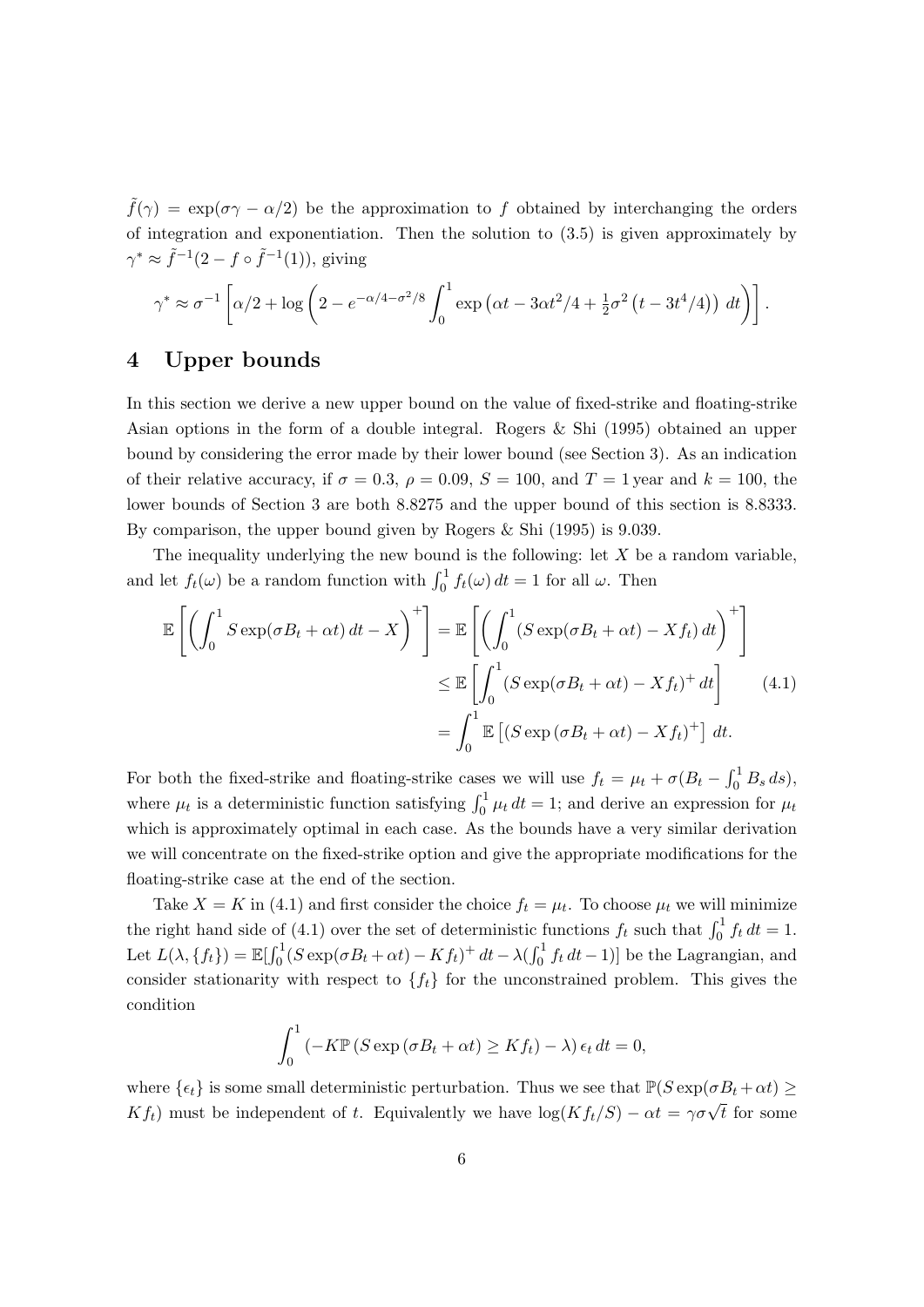constant  $\gamma$ . Thus the optimal choice for  $f_t$  is

$$
f_t = (S/K) \exp(\sigma \gamma \sqrt{t} + \alpha t),
$$

where the constant  $\gamma$  is chosen so that  $\int_0^1 f_t dt = 1$ . Since  $\int_0^1 f_t dt$  is monotone increasing in  $\gamma$ , the correct value for  $\gamma$  is easy to estimate numerically.

If instead  $f_t = \mu_t + \sigma (B_t - \int_0^1 B_s ds)$ , the condition for stationarity with respect to small deterministic perturbations is

$$
\mathbb{P}\left[S\exp(\sigma B_t + \alpha t) \ge K\left(\mu_t + \sigma\left(B_t - \int_0^1 B_s ds\right)\right)\right] = \lambda, \quad \text{for all } t,
$$
 (4.2)

but this cannot easily be re-arranged to give the dependence of  $\mu_t$  on  $\lambda$ . Instead we will use the approximation  $\exp(\sigma B_t) \approx 1 + \sigma B_t$  which should be reasonable for small  $\sigma$ . This leads to the condition  $\mathbb{P}(S \exp(\alpha t)(1 + \sigma B_t) \geq K f_t) = \lambda$  for all t. Letting  $N_t = S \exp(\alpha t) +$  $(S \exp(\alpha t) \sigma - K \sigma) B_t + K \sigma \int_0^1 B_s ds$ , we conclude that  $\mathbb{P}(N_t \ge K \mu_t)$  must be independent of t. Using the facts about the joint distribution of  $(B_t, \int_0^1 B_s ds)$  given in Section 2, we deduce that

$$
\mu_t = \frac{1}{K} \left( S \exp\left(\alpha t\right) + \gamma \sqrt{v_t} \right),\tag{4.3}
$$

where

$$
v_t = \text{Var}(N_t) = c_t^2 t + 2(K\sigma)c_t t(1 - t/2) + (K\sigma)^2/3,
$$
\n(4.4)

$$
c_t = S \exp(\alpha t) \sigma - K \sigma. \tag{4.5}
$$

Imposing  $\int_0^1 \mu_t dt = 1$  gives

$$
\gamma = \left( K - S(e^{\alpha} - 1)/\alpha \right) / \int_0^1 \sqrt{v_t} dt.
$$
\n(4.6)

We estimate the integral  $\int_0^1$  $\overline{v_t}$  dt numerically. We now know the constant  $\gamma$  and hence the function  $\mu_t$  for our upper bound:

$$
V_{\text{fixed}} \leq e^{-\rho} \int_0^1 \mathbb{E}\left[ \left( S \exp\left(\sigma B_t + \alpha t\right) - K \left( \mu_t + \sigma \left( B_t - \int_0^1 B_s \, ds \right) \right) \right)^+ \right] dt.
$$

Conditioning on  $B_t = x$ , this becomes

$$
V_{\text{fixed}} \le e^{-\rho} \int_0^1 \int_{-\infty}^\infty \frac{1}{\sqrt{t}} \phi\left(\frac{x}{\sqrt{t}}\right) \mathbb{E}\left[\left(a(t,x) + b(t,x)N\right)^+\right] dx dt, \tag{4.7}
$$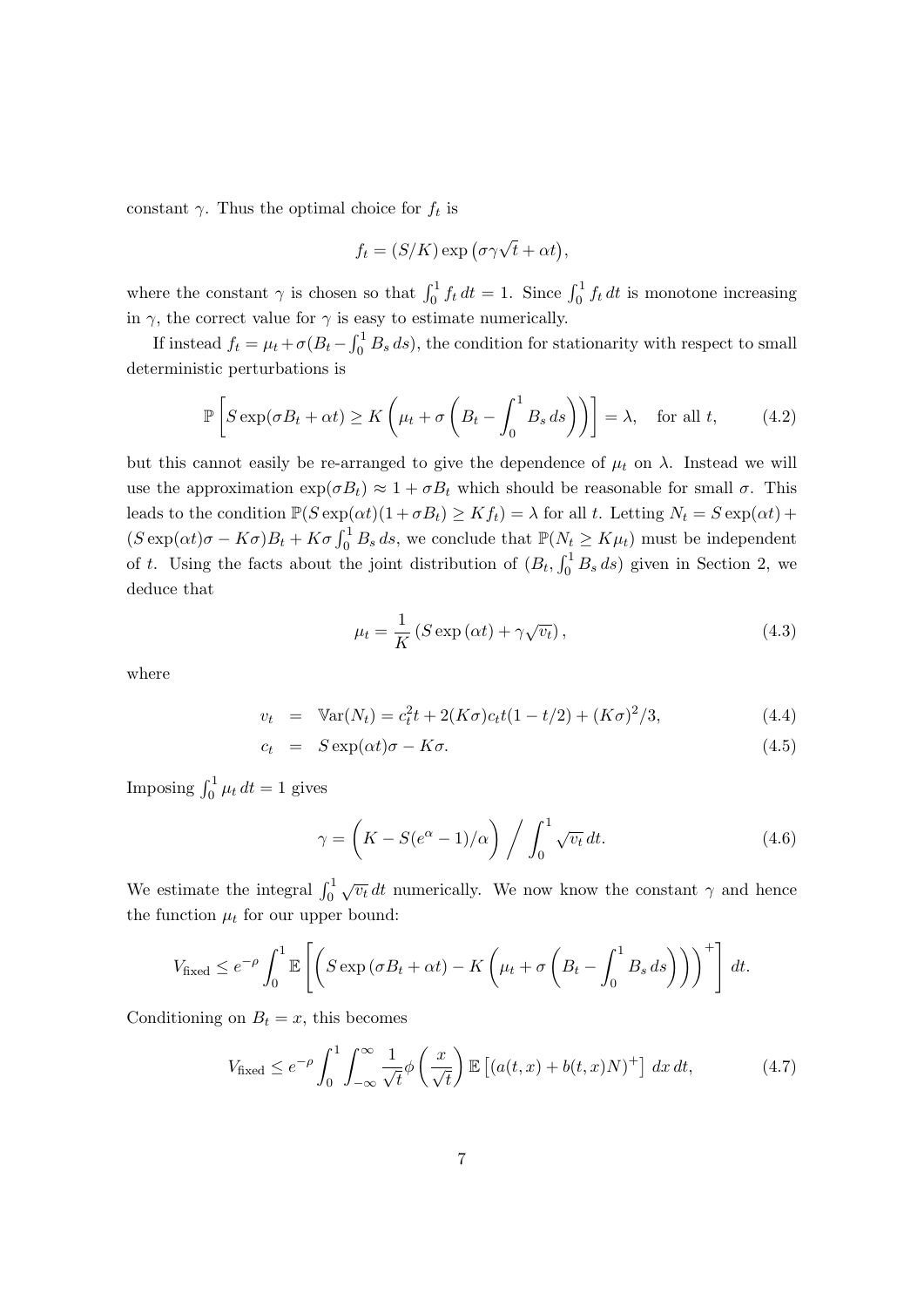where N has a  $N(0, 1)$  distribution, and the functions a and b are given by

$$
a(t,x) = S \exp(\sigma x + \alpha t) - K(\mu_t + \sigma x) + K\sigma(1 - t/2)x, \qquad (4.8)
$$

$$
b(t,x) = K\sigma\sqrt{\frac{1}{3} - t(1 - t/2)^2}.
$$
\n(4.9)

The calculation of  $\mathbb{E}[(a+bN)^+]$  is straightforward and gives  $a\Phi(a/b) + b\phi(a/b)$ . In the form of  $(4.7)$  the integrand is badly behaved near  $(0,0)$  so we perform the change of variables or (4.*t*) the integrand is  $v = \sqrt{t}$ ,  $w = x/\sqrt{t}$ , giving

$$
V_{\text{fixed}} \leq e^{-\rho} \int_0^1 \int_{-\infty}^{\infty} 2v \phi(w) \left[ a(t,x) \Phi\left( \frac{a(t,x)}{b(t,x)} \right) + b(t,x) \phi\left( \frac{a(t,x)}{b(t,x)} \right) \right] dw dv.
$$

This expression, combined with  $(4.3)$ ,  $(4.4)$ ,  $(4.5)$ ,  $(4.6)$ ,  $(4.8)$  and  $(4.9)$ , constitutes the upper bound in the fixed-strike case.

For the case of a floating-strike option, we now take  $X = S_1$ . Setting  $Z = \int_0^1 B_t dt$ , the condition for stationarity with respect to small deterministic perturbations analogous to (4.2) is

$$
\mathbb{E}\left[-S\exp(\sigma B_1+\alpha);S\exp(\sigma B_t+\alpha t)\geq(\mu_t+\sigma(B_t-Z))S\exp(\sigma B_1+\alpha)\right]=\lambda,\quad\forall t.
$$

We approximate this by

$$
\mathbb{P}[S \exp(\sigma B_t + \alpha t) \ge (\mu_t + \sigma(B_t - Z))S \exp(\sigma B_1 + \alpha)] = \lambda', \quad \forall t,
$$

and further, using the approximation  $\exp(\sigma(B_t - B_1)) \approx 1 + \sigma(B_t - B_1)$ , by

$$
\mathbb{P}[\exp(\alpha(t-1))(1+\sigma(B_t-B_1)\geq\mu_t+\sigma(B_t-Z))]=\lambda'',\quad\forall t.
$$

This implies that for some  $\gamma$ ,

$$
\mu_t = \exp\left(\alpha \left(t - 1\right)\right) + \gamma \sqrt{v_t}
$$

where  $v_t = \text{Var}[\exp(\alpha(t-1))(1+\sigma(B_t-B_1)) - \sigma(B_t-Z)].$  Since  $\int_0^1 \mu_t dt = 1$  we must have  $\gamma = (1 - (1 - \exp(-\alpha))/\alpha) / \int_0^1$ √  $\overline{v_t}$  dt. Our bound is thus

$$
V_{\text{floating}} \leq e^{-\rho} \int_0^1 \mathbb{E} \left[ \left( S e^{\sigma B_t + \alpha t} - (\mu_t + \sigma (B_t - Z)) S e^{\sigma B_1 + \alpha} \right)^+ \right] dt
$$
  
=  $e^{-\rho} \int_0^1 \mathbb{E} \left[ \left( e^{N_1(t)} - N_2(t) e^{N_3(t)} \right)^+ \right] dt$ ,

where  $N_1(t) = \sigma B_t + \alpha t + \log S$ ,  $N_2(t) = \mu_t + \sigma (B_t - \int_0^1 B_s ds)$  and  $N_3(t) = \sigma B_1 + \alpha + \log S$ . If we condition on  $N_2(t) = x$  we can perform the remaining expectation analytically. Let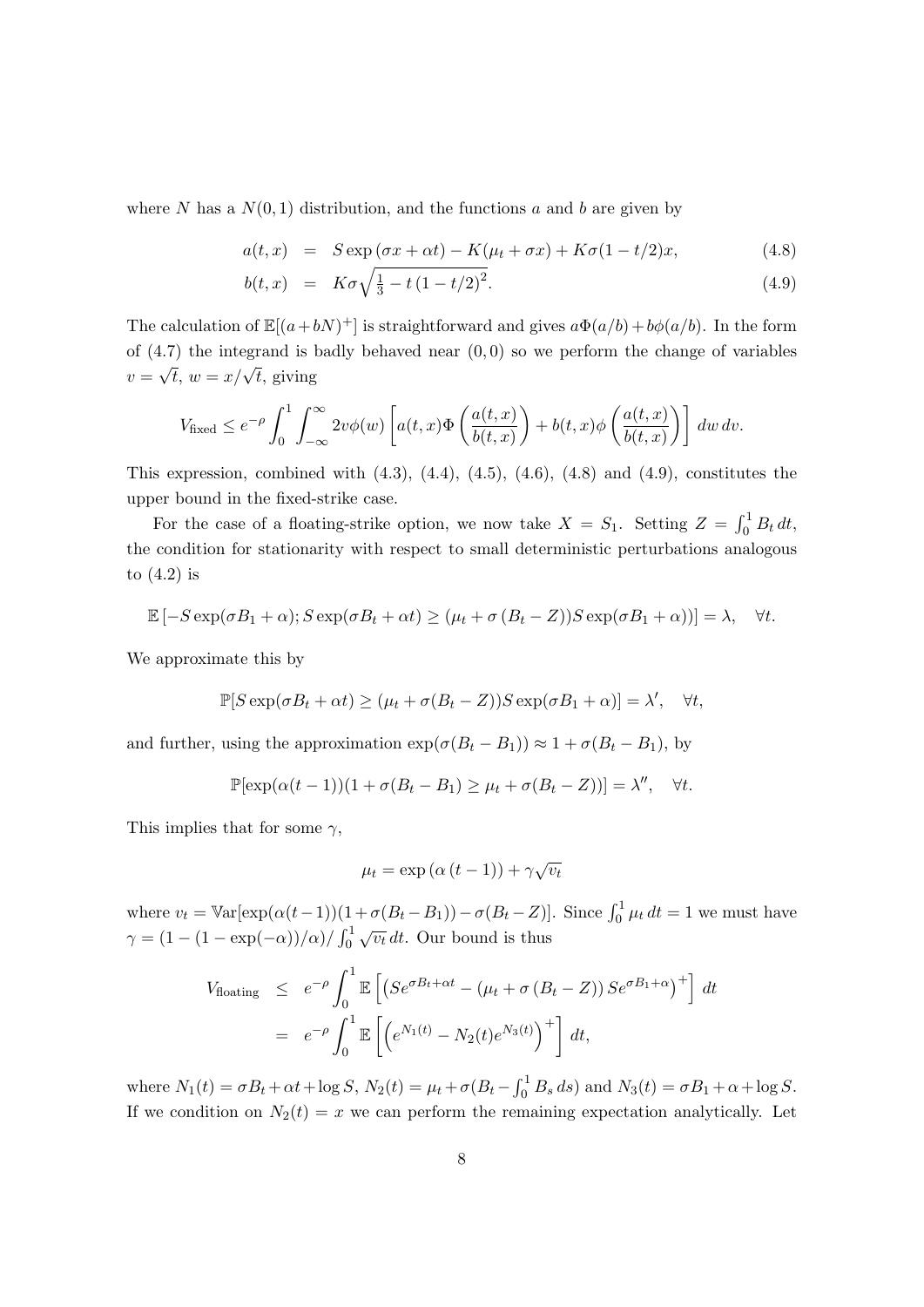$\mu_i(t) = \mathbb{E}(N_i(t)), \sigma_{ij}(t) = \mathbb{C}\text{ov}(N_i(t), N_j(t))$  and denote by tildes the conditional distributions given  $N_2(t) = x$ :  $\tilde{\mu}_i(t, x) = \mu_i + (x - \mu_2)\sigma_{i2}/\sigma_{22}$  and  $\tilde{\sigma}_{ij} = \sigma_{ij} - \sigma_{i2}\sigma_{j2}/\sigma_{22}$ . Finally let  $v^2 = \text{Var}(N_1(t) - N_3(t)|N_2(t) = x) = \tilde{\sigma}_{11} - 2\tilde{\sigma}_{13} + \tilde{\sigma}_{33}.$ 

Our upper bound on the price of a floating-strike Asian option is then

$$
V_{\text{floating}} \leq e^{-\rho} \int_0^1 \int_{-\infty}^{\infty} \frac{1}{\sqrt{\sigma_{22}}} \phi\left(\frac{x-\mu_2}{\sqrt{\sigma_{22}}}\right) \left[e^{\tilde{\mu}_1 + \frac{1}{2}\tilde{\sigma}_{11}} \Phi\left(\frac{\tilde{\mu}_1 - \tilde{\mu}_3 - \log(x) + \tilde{\sigma}_{11} - \tilde{\sigma}_{13}}{v}\right) - xe^{\tilde{\mu}_3 + \frac{1}{2}\tilde{\sigma}_{33}} \Phi\left(\frac{\tilde{\mu}_1 - \tilde{\mu}_3 - \log(x) + \tilde{\sigma}_{13} - \tilde{\sigma}_{33})}{v}\right)\right] dx dt,
$$

where we take  $\log(x) = -\infty$  for  $x \leq 0$ .

#### 5 Numerical Results

In Table 1 we consider fixed-strike options and show the upper bound of Rogers & Shi (1995), the upper and lower bounds derived in Sections 3 and 4, the approximation of Curran (1992) and the Monte-Carlo results of Levy & Turnbull (1992). All calculations assume  $\rho = 0.09$ , an initial stock price of  $S = 100$  and an expiry time of 1 year. For the lower bound and the new upper bound, the approximate time taken (on an HP 9000/730) is parenthesized; for the Monte-Carlo studies, the estimated standard error is bracketed beneath.

In Table 2 we show how the upper and lower bounds of Rogers & Shi (1995) compare to the upper bound of Section 4 and the generalization to floating-strike options of Curran's lower bound, described in Section 3. The approximate time taken is parenthesized.

## References

Baxter, M. W. & Rennie, A. (1996), Financial Calculus, Cambridge University Press.

- Carverhill, A. & Clewlow, L. (1990), 'Flexible convolution', Risk 3(4), 25–29.
- Curran, M. (1992), 'Beyond average intelligence', Risk 5(10), 60.
- Geman, H. & Yor, M. (1993), 'Bessel processes, Asian options and Perpetuities', Mathematical Finance  $3(4)$ , 349-375.
- Levy, E. (1992), 'Pricing European average rate currency options', J. Intnl. Money and Finance 11, 474–491.

Levy, E. & Turnbull, S. (1992), 'Average Intelligence', Risk 5(2), 5–9.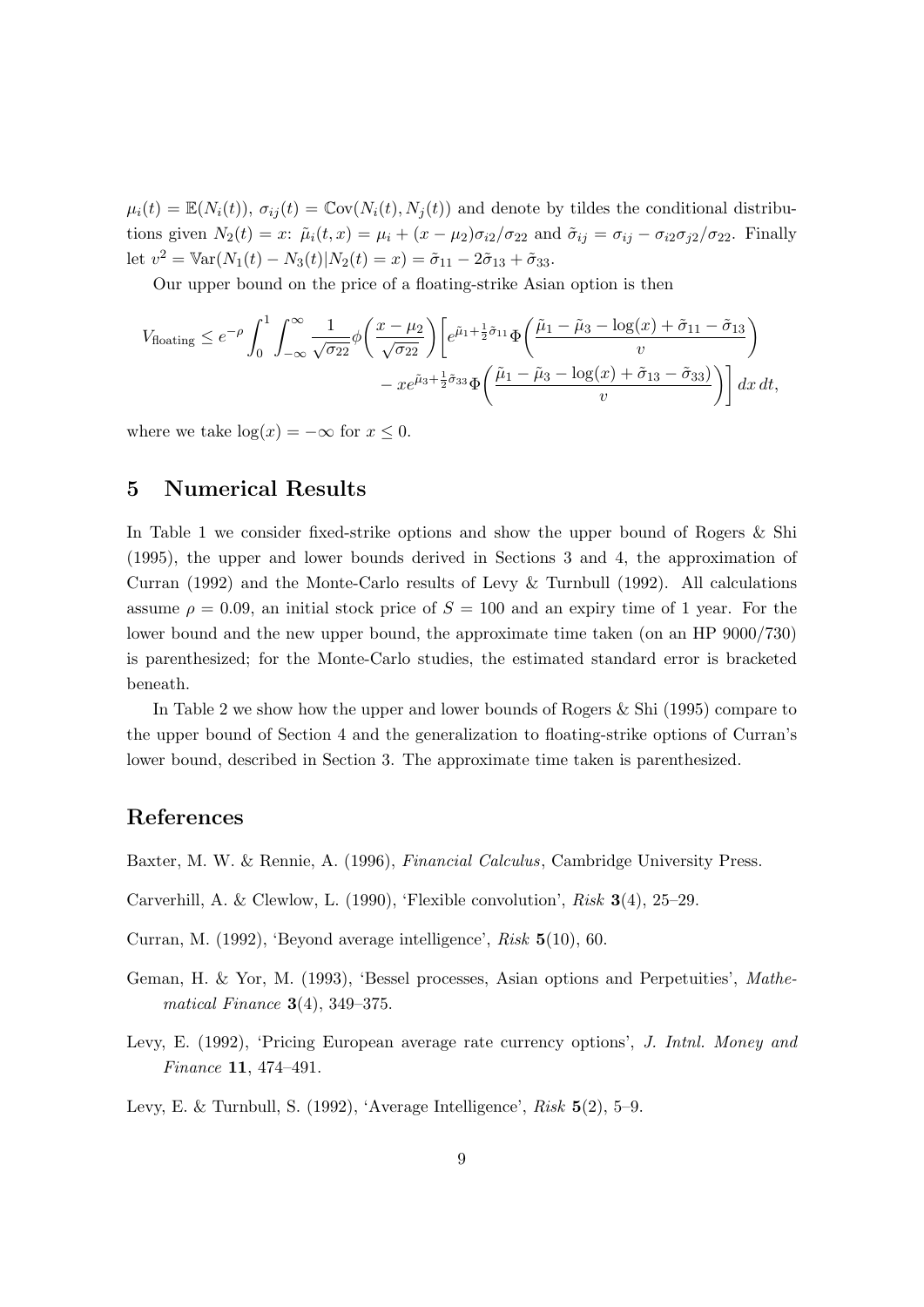- Rogers, L. C. G. & Shi, Z. (1995), 'The value of an Asian option', J. Appl. Prob. 32, 1077– 1088.
- Yor, M. (1992), Some aspects of Brownian motion, Part 1: Some Special Functionals, Birkäuser.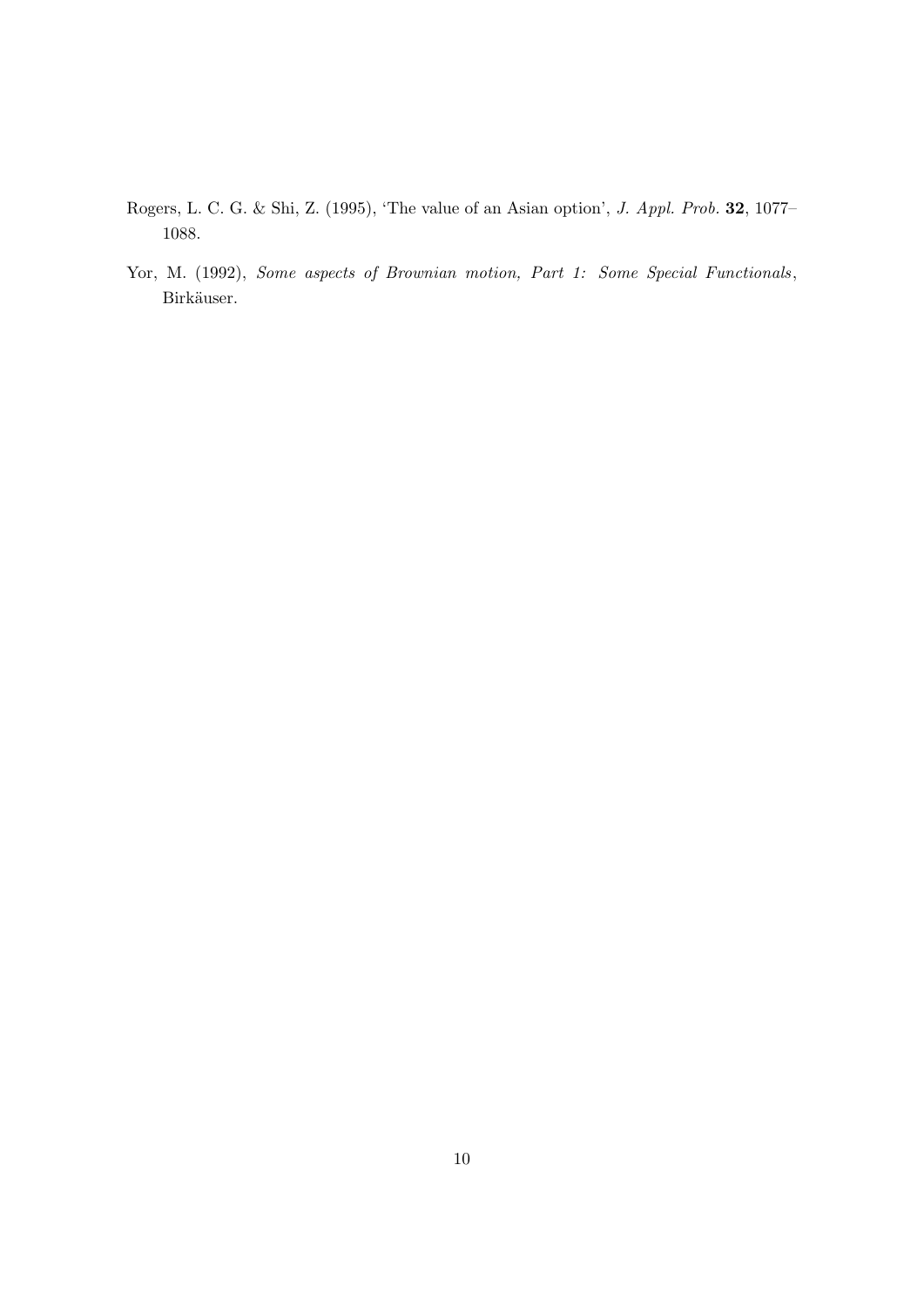| Volatility $\sigma$ | Strike ${\cal K}$ | Curran lower | $R-S$ lower | $M-C$ result | Upper bound | $R-S$ upper |
|---------------------|-------------------|--------------|-------------|--------------|-------------|-------------|
|                     | 95                | 8.8088       | 8.8088      | 8.81         | 8.8089      | 8.821       |
|                     |                   | (0.00016)    | (0.0019)    | [0.00]       | (0.013)     |             |
| 0.05                | 100               | 4.3082       | 4.3082      | 4.31         | 4.3084      | 4.318       |
|                     |                   | (0.00012)    | (0.0011)    | [0.00]       | (0.019)     |             |
|                     | $105\,$           | 0.9583       | 0.9583      | $0.95\,$     | 0.9585      | 0.968       |
|                     |                   | (0.00012)    | (0.0011)    | [0.00]       | (0.019)     |             |
|                     | 95                | 8.9118       | 8.9118      | 8.91         | 8.9130      | 8.95        |
|                     |                   | (0.00016)    | (0.0018)    | [0.00]       | (0.019)     |             |
| 0.10                | 100               | 4.9150       | 4.9150      | 4.91         | 4.9155      | $5.10\,$    |
|                     |                   | (0.00023)    | (0.0017)    | [0.00]       | (0.020)     |             |
|                     | 105               | 2.0699       | 2.0699      | 2.06         | 2.0704      | 2.34        |
|                     |                   | (0.00023)    | (0.0018)    | [0.00]       | (0.021)     |             |
|                     | 90                | 14.9827      | 14.9827     | 14.96        | 14.9929     | 15.194      |
|                     |                   | (0.00023)    | (0.0019)    | [0.01]       | (0.024)     |             |
| 0.30                | 100               | 8.8275       | 8.8275      | 8.81         | 8.8333      | 9.039       |
|                     |                   | (0.00023)    | (0.0019)    | [0.01]       | (0.024)     |             |
|                     | 110               | 4.6949       | 4.6949      | 4.68         | 4.7027      | 4.906       |
|                     |                   | (0.00023)    | (0.0018)    | [0.01]       | (0.028)     |             |
|                     | 90                | 18.1829      | 18.1829     | 18.14        | 18.2208     | 18.57       |
|                     |                   | (0.00023)    | (0.0019)    | [0.03]       | (0.028)     |             |
| 0.50                | 100               | 13.0225      | 13.0225     | 12.98        | 13.0569     | 13.69       |
|                     |                   | (0.00023)    | (0.0018)    | [0.03]       | (0.063)     |             |
|                     | 110               | 9.1179       | 9.1179      | 9.10         | 9.1561      | 9.97        |
|                     |                   | (0.00023)    | (0.0018)    | [0.03]       | (0.064)     |             |

**Table 1** Comparison of various bounds on fixed-strike Asian option prices for  $S = 100$ ,  $\rho = 0.09$ , and an expiry time of 1 year. Parenthesized numbers are computation times in seconds, bracketed numbers are estimates of standard errors (from Curran (1992)).